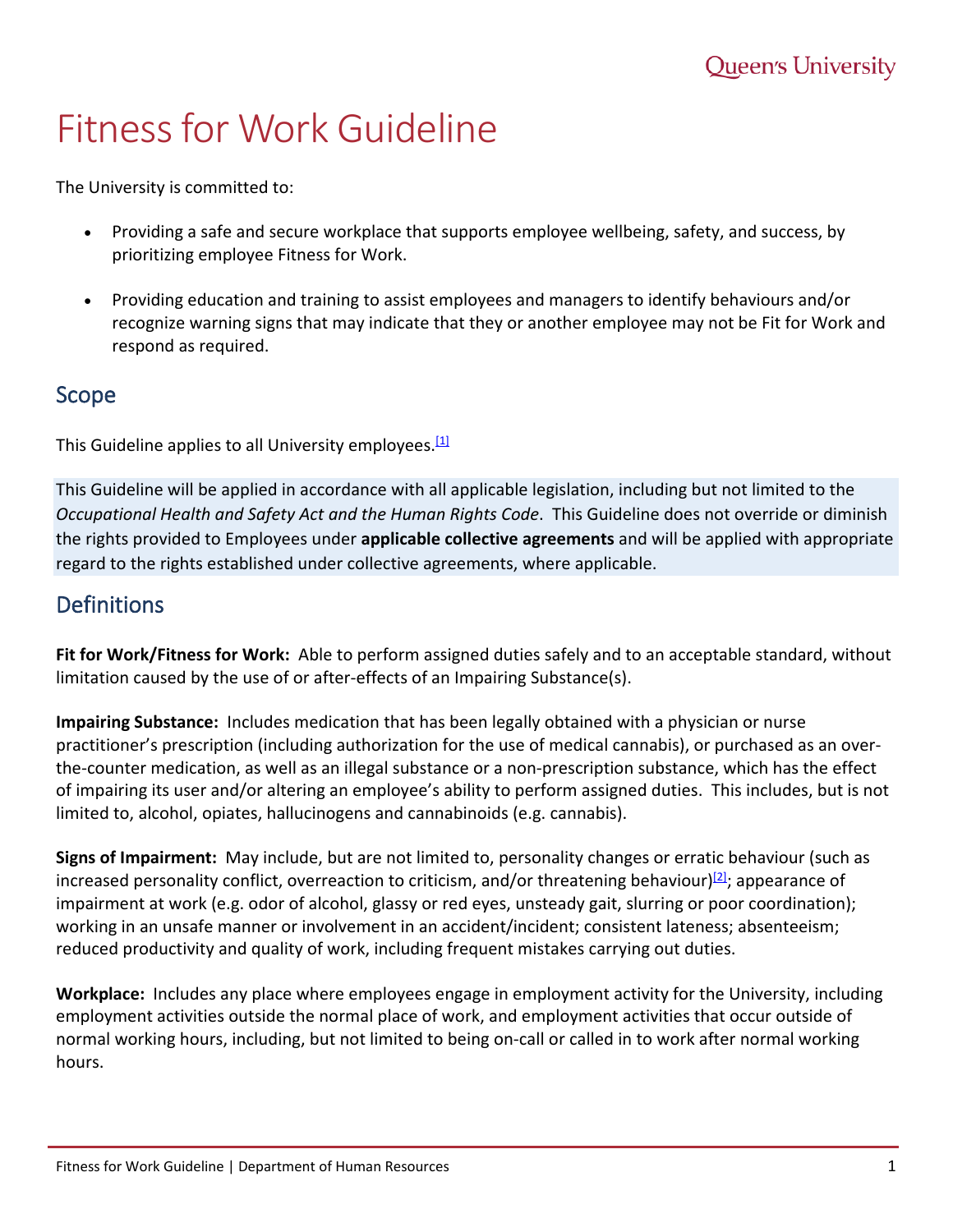## Guideline

It is expected that employees and managers adhere to their respective responsibilities, outlined below, in order to support the University in providing a safe and secure workplace that supports employee wellbeing, safety, and success, by prioritizing employee Fitness for Work.

# Employee Responsibilities

- Report to the Workplace Fit for Work and remain Fit for Work throughout the entire workday.
- Refrain from using, distributing, manufacturing, offering or selling an Impairing Substance<sup>[3]</sup> at the Workplace (except where use is pursuant to an accommodation plan entered into in accordance with the [Accommodation of Disabilities in the Workplace Policy\)](https://www.queensu.ca/secretariat/policies/human-resources/accommodation-disabilities-workplace-policy). If in possession of a legal Impairing Substance, ensure that it is within the legal limits and that it is properly stored in the Workplace.
- Inform their manager or the University's **Return to Work and Accommodation Unit** about their use of an Impairing Substance that may affect their Fitness for Work.
- Leave the workplace if they are not Fit for Work and/or if requested to do so by their manager.  $[4]$
- Inform a manager if they are aware of or witness Signs of Impairment which suggest that another employee may not be Fit for Work.
- Co-operate with the University in the accommodation process in accordance with the *Human Rights Code*, and the University'[s Accommodation of Disabilities in the Workplace Policy.](https://www.queensu.ca/secretariat/policies/human-resources/accommodation-disabilities-workplace-policy)

## Management Responsibilities

In addition to their responsibilities as employees (as outlined above), managers have the following responsibilities:

- In accordance with the [Interim Workplace Harassment and Discrimination Policy,](https://www.queensu.ca/secretariat/sites/webpublish.queensu.ca.uslcwww/files/files/policies/InterimWorkplaceHarassmentandDiscriminationPolicyfinal.pdf) establish and maintain a work environment in which all employees are treated with dignity, and that fosters a climate of understanding and mutual respect for the value of each employee.
- Communicate with employees about the need to report to the Workplace Fit for Work and remain Fit for Work throughout the entire workday. This includes answering questions about this Guideline.
- Promptly identify and manage performance issues that may be related to the use of an Impairing Substance, and/or substance dependency or addiction.
- Ensure that employees are aware of the **resources and support** available to them in the context of the University's commitment to providing a safe and secure workplace that supports employee wellbeing,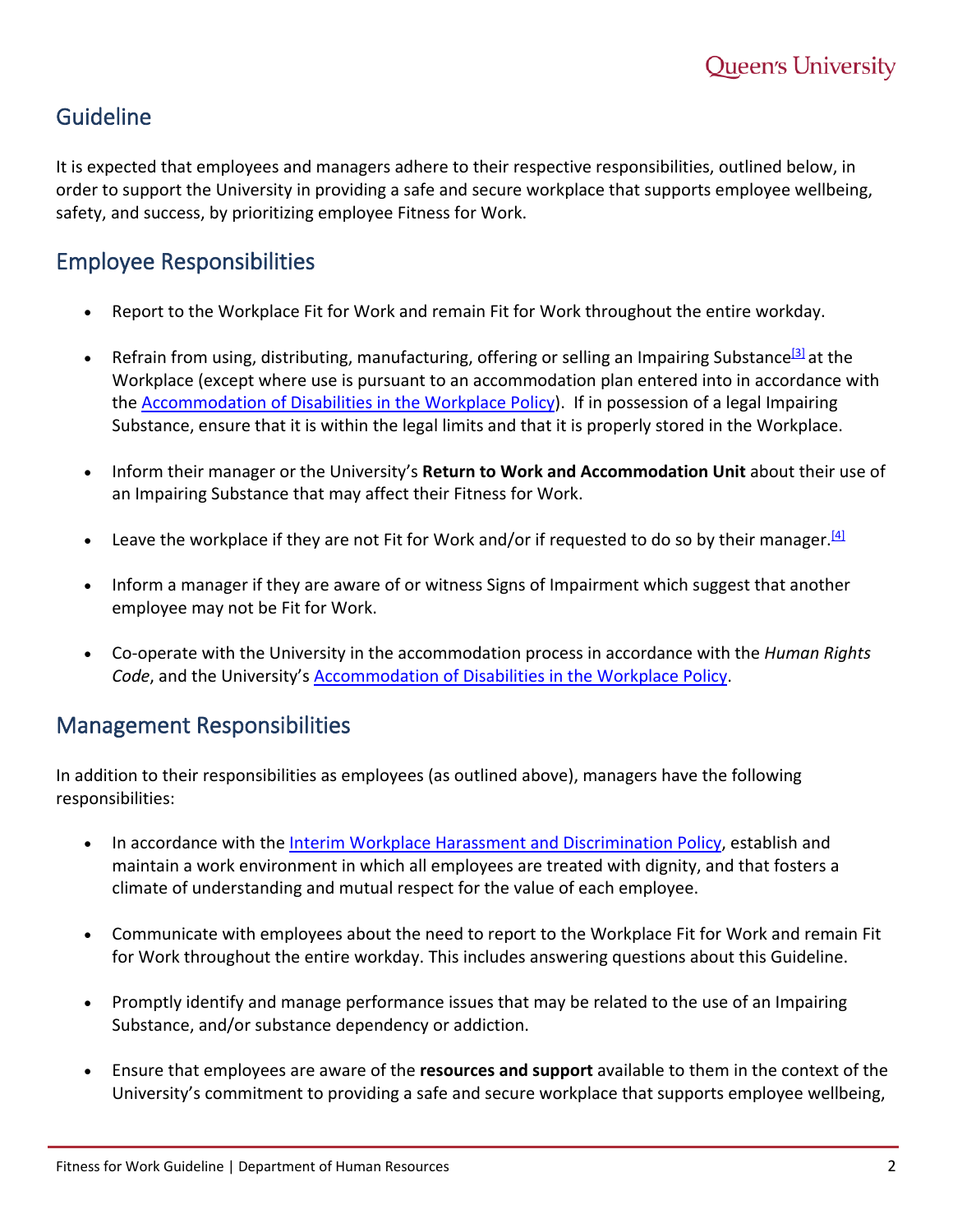safety, and success, by prioritizing employee Fitness for Work.

- Encourage employees needing support for substance dependency or addiction to seek professional care and support. This may be done through the **Employee and Family Assistance Program**, and/or through the Return to Work and Accommodation Unit.
- Ensure that employees understand the requirement to disclose the use of an Impairing Substance that may affect job performance or compromise their or others' health and safety in the Workplace.
- Identify situations where it appears that an employee in the Workplace may not be Fit for Work and address immediately, as follows:
	- o Observe the employee for Signs of Impairment;
	- $\circ$  If workplace safety is an issue, contact [Campus Security and Emergency Services](https://www.queensu.ca/risk/security) immediately, and prior to taking any next steps;
	- o If workplace safety is not an issue, take the following steps:
		- Discreetly remove the employee from the work area if showing potential Signs of Impairment;
		- **Bring the employee to a private area;**
		- **Include another manager as a second observer, whenever feasible;**
		- Ask the employee to explain the behaviour or ask if the employee has used an Impairing Substance;
		- Refer the employee for medical assistance, if necessary;
		- If it is necessary to send the employee home, arrange for alternate transportation;
		- Report the incident to the appropriate Director, Dean, or Department Head, and inform the Employee and Labour Relations Unit of Human Resources (non-academic staff) or the [Faculty Relations Unit](https://www.queensu.ca/facultyrelations/home) (academic staff) of the incident. In addition, if workplace safety is an issue, report the incident to the [Department of Environmental Health and](https://www.queensu.ca/risk/safety)  [Safety.](https://www.queensu.ca/risk/safety)
		- Contact the Return to Work and Accommodation Unit if you have questions about resources and support, if a Return to Work Plan pursuant to the Return to Work Policy [and Procedure](https://www.queensu.ca/secretariat/policies/human-resources/return-work-policy/return-work-procedure) is required or an Accommodation Plan under th[e Accommodation of](https://www.queensu.ca/secretariat/policies/human-resources/accommodation-disabilities-workplace-policy/disability-accommodation)  Disabilities in [the Workplace Policy.](https://www.queensu.ca/secretariat/policies/human-resources/accommodation-disabilities-workplace-policy/disability-accommodation)
- Maintain the confidentiality of personal information obtained during the process of addressing a concern regarding an employee's Fitness for Work and refrain from disclosing personal information